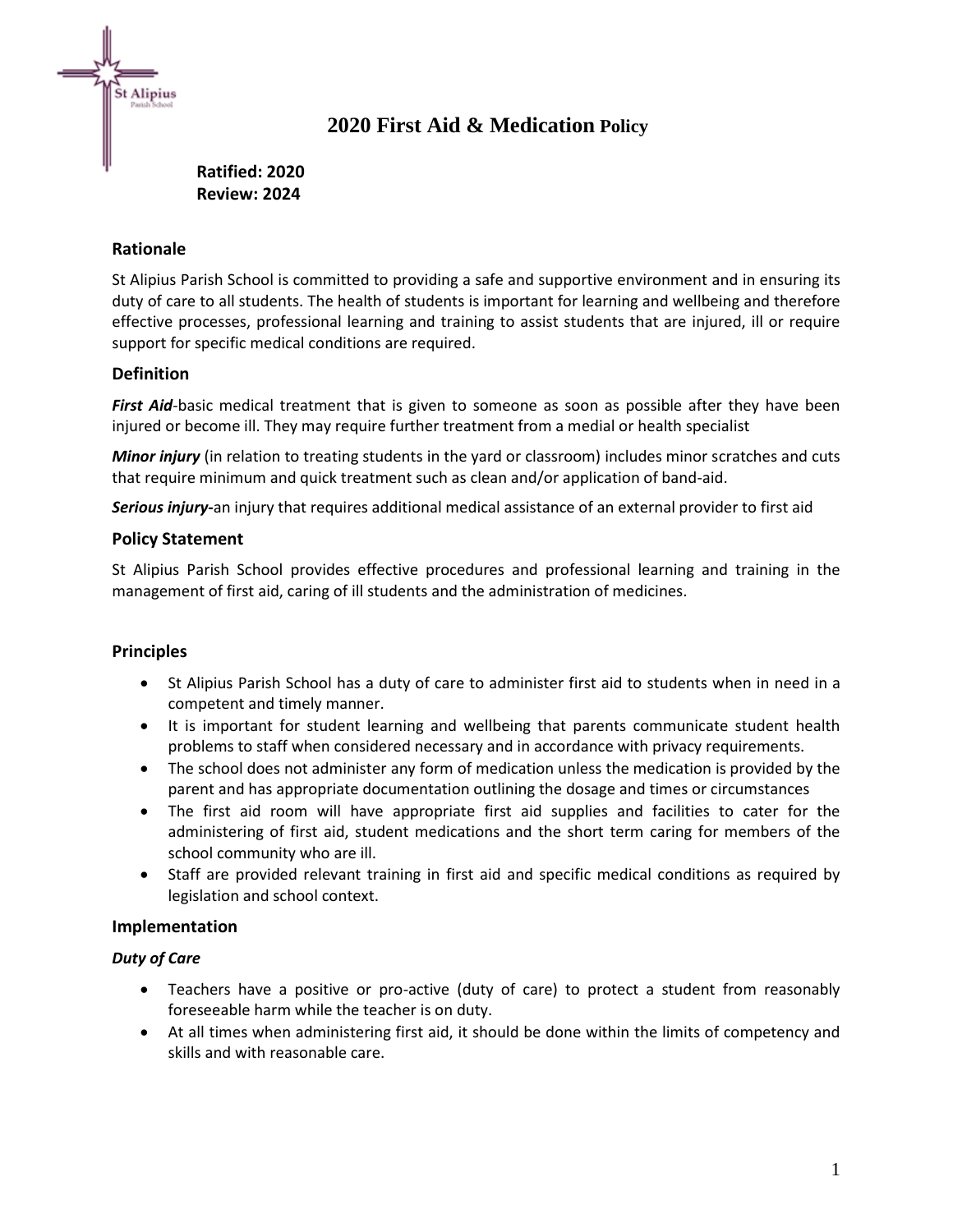- When there is a serious injury or illness, the teacher and principal are obliged to carry out appropriate first aid but not diagnose or treat the person. This is the competency of medical practitioners or medical emergency personnel (Catholic Schools Operational Guide)
- The school ensures that students with ongoing medical conditions have procedures in place that allow them to manage their condition
- The principal will evaluate the effectiveness of the implementation of procedures and provide further training or clarification/modification of procedures and requirements.

#### *Training*

- All staff will undergo Level 1 recognised first aid training. This is updated at least every 3 years.
- A minimum of 2 teachers will have Level 2 recognised first aid training All staff undergo additional training in relation to CPR and Anaphylaxis (see Anaphylaxis Policy).
- All staff will be trained to assess and manage an asthma emergency and complete the free onehour Asthma Education session at least every three years.
- Staff will be provided training in management of other conditions such as diabetes and epilepsy whenever a student is identified.
- A register is maintained of all first aid officers, listing first aid qualifications and renewal date.
- Staff review procedures in first aid, anaphylaxis and CPR at least twice per year.
- Induction on procedures and location on student medical conditions will be conducted annually for emergency teachers and when new teachers begin.
- A record of training in first aid (and level), CPR and anaphylaxis and other specific training will be recorded
- The principal will analyse the training needs annually or as required and ensure that staff are current with school, diocesan and legislation requirements.

### *First Aid Room*

- The school has a dedicated first aid room. Students and staff or visitors will be cared for in this space until arrangements for them to be collected are made.
- The first aid room will be unlocked available for use at all times. This room is not to be used for any other purpose.
- A staff member will be designated to purchase and maintain the first-aid supplies, first aid kits, ice packs and oversee the general upkeep of the room.
- All staff are responsible for keeping the room clean and tidy at all times.
- Student photos and medical requirements will be displayed in the first aid room.
- The first aid room have access to parent and emergency contact numbers

### *First Aid Treatment*

- Injuries or illnesses that occur during class time will be managed by the class teacher (where possible) or referred to the administration office as required.
- All injuries (not minor) or illnesses that occur during recess times will be referred to the allocated staff member in the first aid room
- Any student with injuries involving blood must have the wound covered at all times. Procedures needs to be put in place to ensure that any blood spillage is properly cleaned and managed
- Medication (of any kind) will not be given to children without the permission of parents/guardians.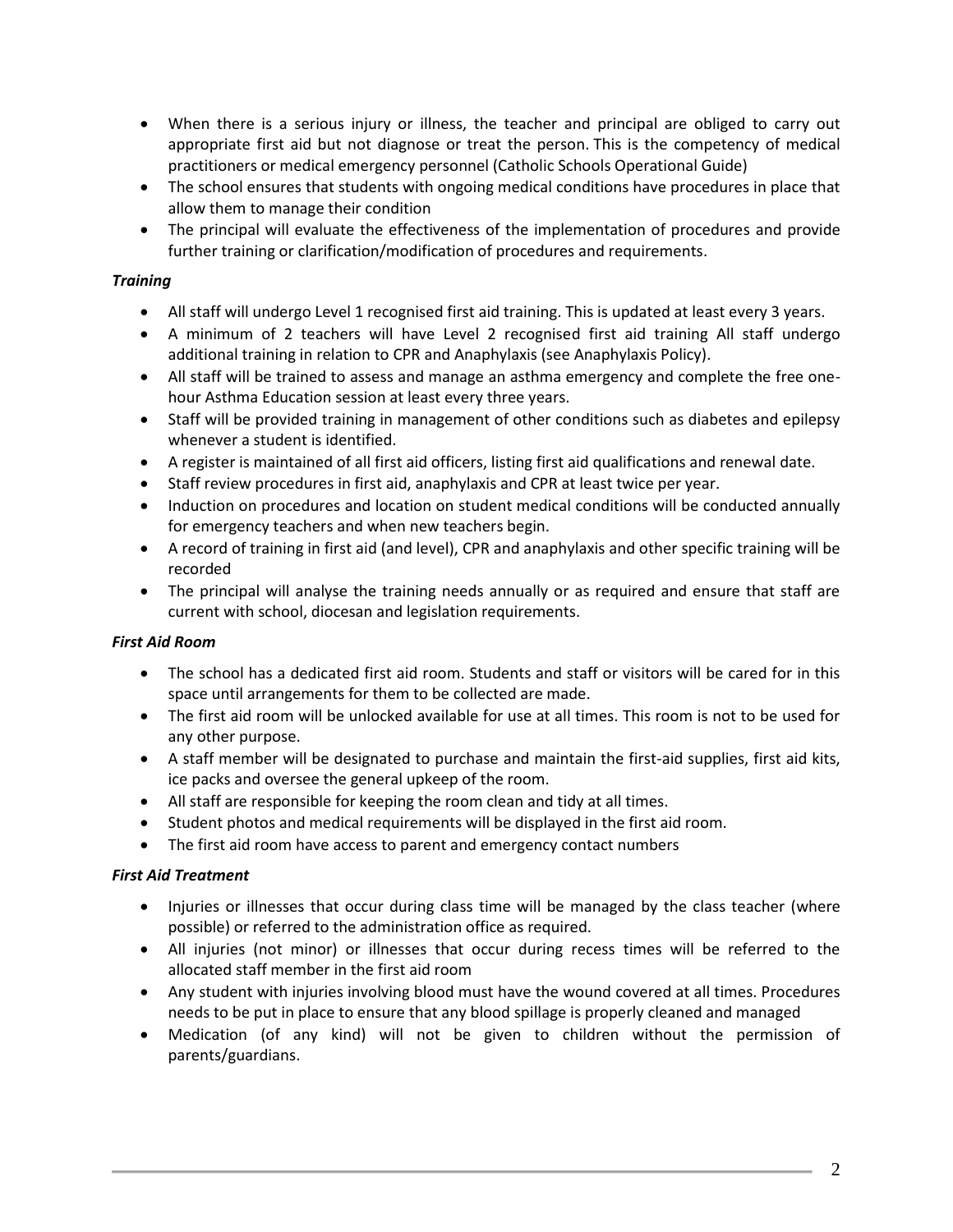• All staff members have the authority to call an ambulance immediately in an emergency. If the situation and time permit, a staff member may confer with others before deciding on an appropriate course of action.

### *Offsite Activities*

- Off-site activities will have at least one Level 2 first aid trained staff member at all times and school staff with Level 1 training. The nature of the activity and location will need to be taken into account.
- A comprehensive first aid kit will accompany all offsite activities, along with a mobile phone.
- All students attending offsite will have provided a signed medical form providing medical detail and giving teachers permission to contact a doctor or ambulance should instances arise where their child requires treatment.
- Student requiring medications during the offsite activity will require a copy of their medication plan with relevant details (see medications). This plan and the medication must be given to the designated person who will store and administer any medication required during the offsite activity. A record of its administration must be kept and entered onto the school's Medication Administration Record after the offsite activity has concluded.

## **Specific Student Medical Requirements**

### *Medications*

- The principal will designate suitably trained staff (Administration and Learning Support Officers) to be responsible for the appropriate storage and administration of prescribed and nonprescribed medication to students.
- Teachers are required to send students to the office at the required time so that the medicine can be administered.
- All student medications must be in the original containers, must be labelled, must have the quantity of tablets confirmed and documented, and must be stored in either the locked office first aid cabinet or office refrigerator (or staffroom refrigerator), whichever is most appropriate.
- All medication administered is recorded by the administration manager on the Medication Administration Record (see Appendix A).
- All completed Medication Administration Record Forms and details relating to students, their prescribed medication, dosage quantities and times of administering will be kept and recorded in a confidential official loose-leaf medication register.
- Parents will be encouraged, if appropriate, to consider whether they can administer medication outside the school day, such as before and after school and before bed.

### *Asthma*

- All children, with a documented asthma management plan, will have access to Ventolin (or similar) and a spacer at all times.
- Asthma management plans for each student will be available in the first aid room and student classroom.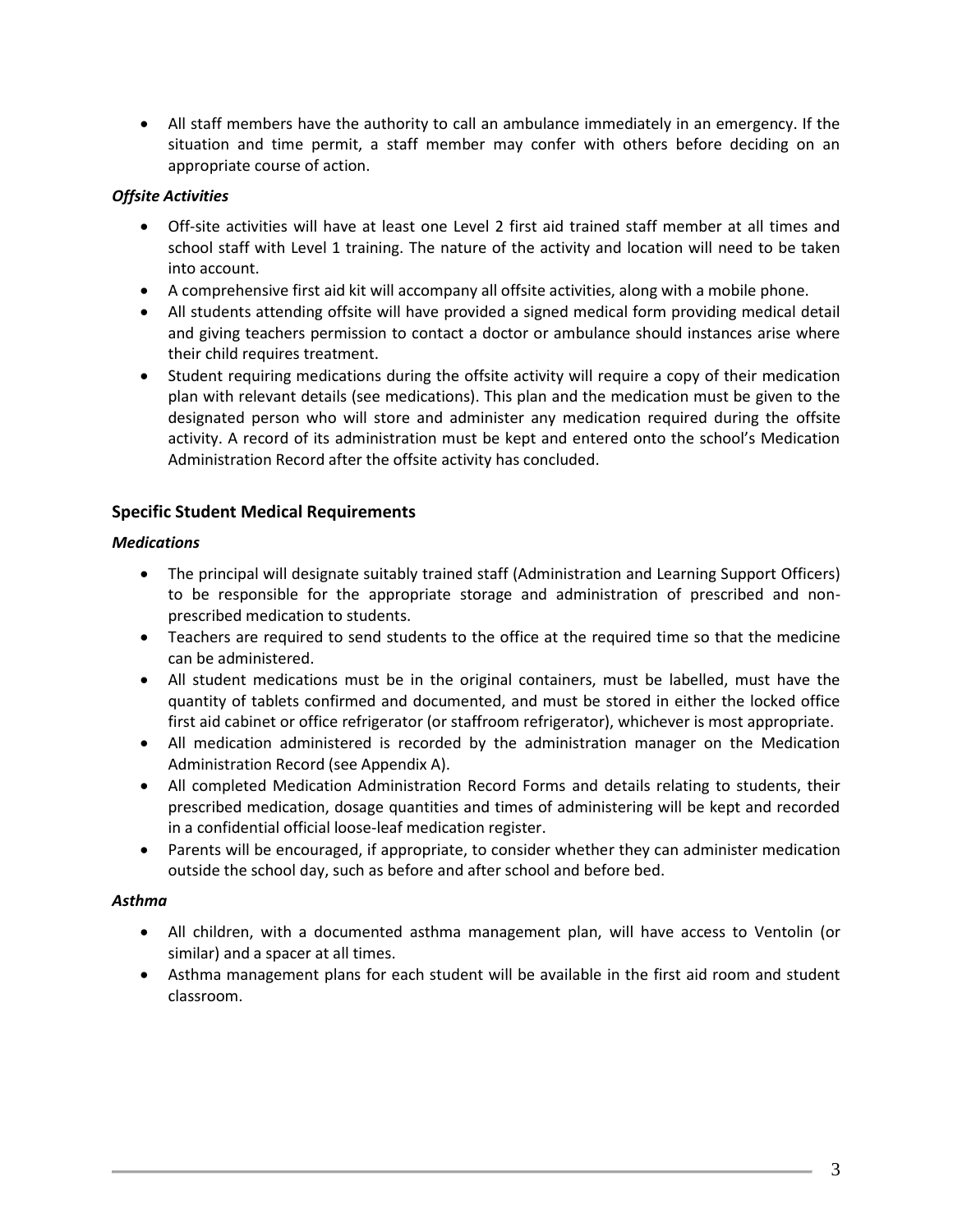*Anaphylaxis* (see Anaphylaxis Policy)

- All staff will undertake the Australasian Society of Clinical Immunology and Allergy (ASCIA) etraining course. This is valid for 2 years.
- Two staff members will undertake the Course in Verifying the Correct Use of Adrenaline Autoinjector Devices This course is valid for 3 years.
- A staff anaphylaxis briefing will be conducted twice-yearly.
- EpiPens will be stored for quick and easy access in the first aid room. They should ideally be stored in a cool dark place at room temperature, between 15 and 25 degrees Celsius and not in a refrigerator.

### **Documentation and Communication**

- A confidential up-to-date register that can be accessed in the first aid room will be kept of all injuries or illnesses experienced by students who require first aid treatment (not minor)
- Parents of all children who receive first aid treatment (not minor) will receive a completed form indicating the nature of the injury, any treatment given, and the name of the staff member providing the first aid.
- In the case of serious injuries/illnesses, the parents/guardians will be contacted so that professional treatment may be organised. Any injuries to a child's head will be reported to parents/guardian as soon as possible.
- Any student who is collected from school by parents/guardians as a result of an injury, or who is administered treatment by a doctor/hospital or ambulance officer as a result of an injury, or where a staff member considers the injury to be a concern will be reported to the Principal
- At the commencement of each year, requests for updated first aid information will be sent home including requests for any asthma, diabetes, anaphylaxis and epilepsy management plans.
- Parents will be reminded of the policies and practices used by the school to manage first aid, illnesses and medications throughout the year.
- General organisational matters relating to first aid will be communicated to staff at the beginning of each year.

## **Care of Ill Students**

- Students who become ill whilst at school will be cared for in the classroom or in the first aid room (depending on the nature of the illness).
- Parents of ill children will be contacted to take their child home. In the case of students, if parents / carers cannot be contacted then those listed as emergency contacts for that student will be called.
- If contact cannot be made with parents/emergency contact or they cannot come within a reasonable time to collect their child, the child will be cared for in the first room. The school will refer the child to external medical providers if required. This may include the use of an ambulance. It is the parent responsibility to cover the cost of the ambulance or to have ambulance insurance.
- It is an expectation and a responsibility that parents or an emergency contact does collect a child who is feeling ill.
- Parents who collect ill students must sign the child out of the school in a register maintained in the school office.